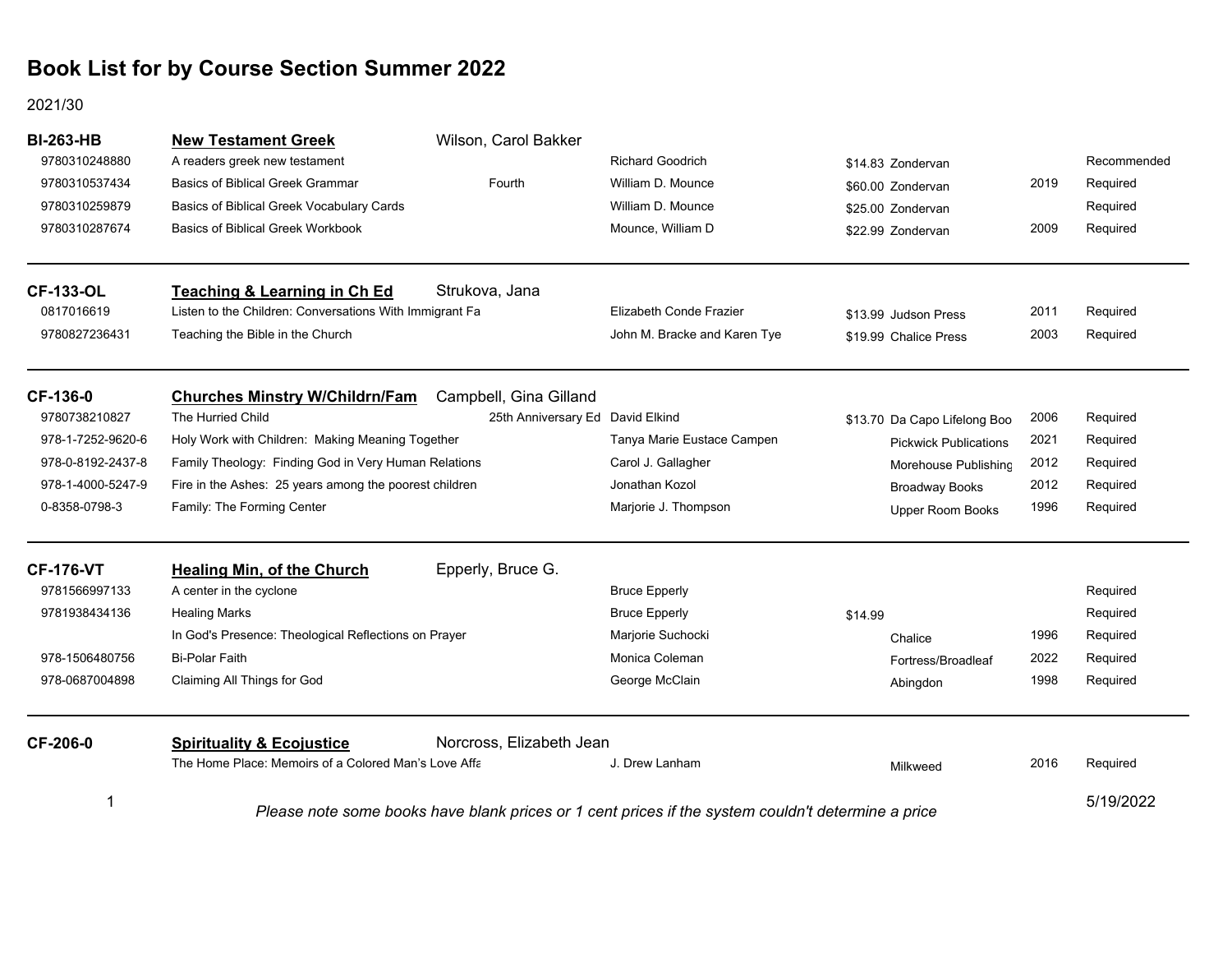| 2021/30                                                                                  | Anacostia: The Death and Life of an American River                                                                                                                                                                                                                                          |                          | John R. Wennersten                                                                                     | Chesapeake Book Co                                                                                     | 2008                         | Required                                      |
|------------------------------------------------------------------------------------------|---------------------------------------------------------------------------------------------------------------------------------------------------------------------------------------------------------------------------------------------------------------------------------------------|--------------------------|--------------------------------------------------------------------------------------------------------|--------------------------------------------------------------------------------------------------------|------------------------------|-----------------------------------------------|
| <b>CH-246-OL</b>                                                                         | <b>Suffering, Meaning &amp; Spiritual</b>                                                                                                                                                                                                                                                   | Estes, James Andrew      |                                                                                                        |                                                                                                        |                              |                                               |
| <b>CM-137-OL</b><br>978-1-5381-3533-4                                                    | <b>Church Finances</b><br>Generosity, Stewardship, and Abundance: A Transforma                                                                                                                                                                                                              | Weems, Lovett H.         | Lovett H. Weems, Jr. and Ann A. Mi                                                                     | Rowman and Littlefield                                                                                 | 2021                         | Required                                      |
| <b>CM-142-OL</b><br>978-1-5381-3533-4                                                    | <b>Healthy Stewardshp Local Chrch</b><br>Generosity, Stewardship, and Abundance: A Transforma                                                                                                                                                                                               | Michel, Ann A.           | Lovett H. Weems, Jr. and Ann A. Mi                                                                     | Rowman and Littlefield                                                                                 | 2021                         | Required                                      |
| <b>CM-147-VT</b><br>9781725275164<br>9780800623296                                       | <b>Community Econ Development</b><br>Jesus on Main Street: Good News Through Community<br><b>God The Economist</b>                                                                                                                                                                          | Kresta, Dave             | David E. Kresta<br>M. Douglas Meeks                                                                    | \$26.00 Cascade<br>\$28.00 Fortress                                                                    | 2021<br>1989                 | Required<br>Required                          |
| <b>CM-154-OL</b><br>978-1509529865<br>978-1538135242<br>978-1536212105<br>978-1786223395 | <b>Ministry in Rural Ctxt</b><br>Rural People in the 21st Century: Resilience and Transfi Second<br>Reclaiming Rural: Building Thriving Rural Congregations 1st<br>Rural Voices: 15 Authors Challenge Assumptions About 1st<br>Crowning the Year: Liturgy, theology and ecclesiology fo 1st | Lemaster-Smith, Jonathan | Kai A. Schafft and David L. Brown<br>Allen T. Stanton<br>Nora Shalaway Carpenter<br><b>Tom Clammer</b> | \$29.95 Polity<br>\$24.00 Rowman and Littlefield<br>\$11.89 Candlewick<br>\$23.99 Canterbury Press Non | 2018<br>2021<br>2020<br>2021 | Required<br>Required<br>Required<br>Required  |
| <b>CM-251-K</b>                                                                          | <b>Polity: United Methodist Chch</b>                                                                                                                                                                                                                                                        | Chang, Paul              |                                                                                                        |                                                                                                        |                              |                                               |
| <b>CM-251-VT</b><br>9781501833212<br>9781945935121<br>978-1950899579<br>$\overline{2}$   | <b>Polity: United Methodist Chch</b><br>The Book of Discipline of The United Methodist Church:<br>Quick and Easy Guide to United Methodist Polity<br>What's Next: Twenty-Two United Methodist Leaders Dis                                                                                   | Parks, Lewis A.          | Anne L. Burkholder & Thomas W. E.<br>Kevin Slimp                                                       | \$23.99 United Methodist Publ<br>Higher Education and<br>Market Square Publish                         | 2017<br>2018<br>2022         | Required<br>Required<br>Required<br>5/19/2022 |
|                                                                                          | Please note some books have blank prices or 1 cent prices if the system couldn't determine a price                                                                                                                                                                                          |                          |                                                                                                        |                                                                                                        |                              |                                               |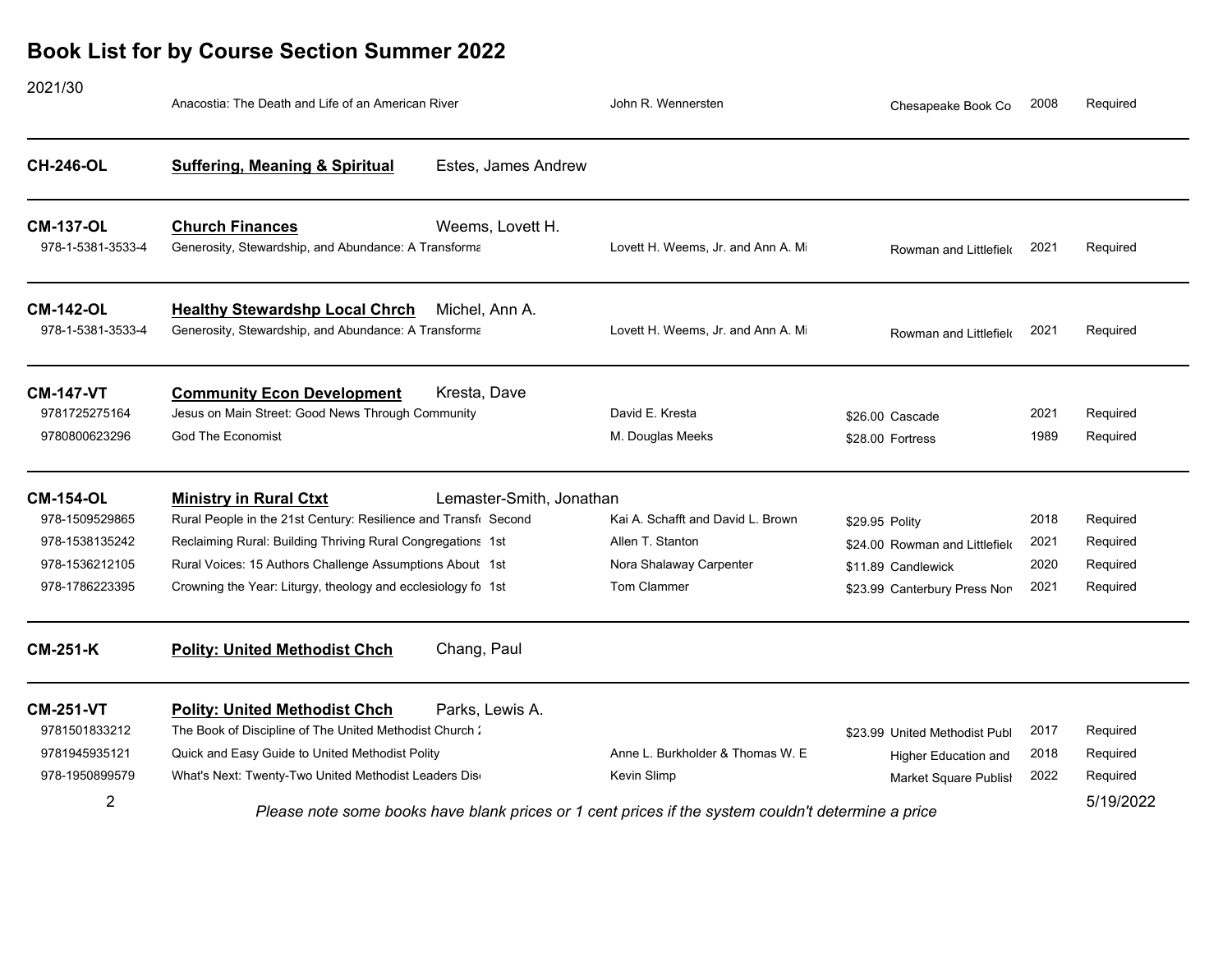#### 2021/40

| <b>CM-270-VT</b> | <b>Praxis of Holistic Evangelism</b>                                                    | Miller, Heidi   |                                  |                                |      |             |
|------------------|-----------------------------------------------------------------------------------------|-----------------|----------------------------------|--------------------------------|------|-------------|
| 9780801013133    | The Great Emergence                                                                     |                 | Phyllis Tickle                   | \$12.25 Baker Books            | 2008 | Required    |
| 9781579109287    | Liberating News: A Theology of Contextual Evangelization                                |                 | Orlando E. Costas                | \$25.00 Wipf and Stock         | 2002 | Required    |
| 9781426711374    | The Celtic Way of Evangelism: How Christianity Can Re 10th Anniversary Ed George Hunter |                 |                                  | \$16.79 Abingdon               | 2010 | Required    |
| <b>CM-531-HE</b> | <b>Proctor Inst Child Advocacy</b>                                                      | Parrish, Lorena |                                  |                                |      |             |
| EP-498-0         | <b>Nces: Advocacy &amp; Action</b>                                                      | Parrish, Lorena |                                  |                                |      |             |
| MM-347-0         | <b>Summer PMM I</b>                                                                     | Works, Nick J.  |                                  |                                |      |             |
| MM-348-0         | <b>Summer PMM II</b>                                                                    | Works, Nick J.  |                                  |                                |      |             |
| 9781566993609    | Ministry Greenhouse: Cultivating Environments for Pract                                 |                 | George M. Hillman, Jr.           | \$17.00 The Alban Institute    | 2008 | Recommended |
| 9781566990486    | <b>Basic Steps Toward Ministry</b>                                                      |                 | Carl S. Dudley                   | \$17.00 Alban Institute        | 1991 | Recommended |
| 9780264671949    | Let's Do Theology: A Pastoral Cycle Resource Book                                       |                 | Green, Laurie                    | \$95.00 Geoffrey Chapman Pu    | 1994 | Recommended |
| 9781566992305    | Learning While Leading: Increasing Your Effectiveness i First                           |                 | Farber-Robertson, Anita          | \$14.00 Alban Institute        | 2000 | Required    |
| 9780687383351    | Shared Wisdom: A Guide to Case Study Reflection in M                                    |                 | Allen, Mahan, and Troxell        | \$19.99 Abingdon Press         | 1993 | Required    |
| 9781566992923    | Reflecting With God: Connecting Faith and Daily Life in \;                              |                 | Johnson, Abigail                 | \$18.00 Alban Institute        | 2004 | Recommended |
| 9780824514013    | The Art of Theological Reflection                                                       | First           | DeBeer and Killen                | \$17.95 Crossroad Publishing   | 1994 | Recommended |
| 9780761832645    | Africentric Approaches to Christian Ministry: Strengtheni                               |                 | Haney, Marsha and Ronald Peters, | \$38.99 University Press of An | 2006 | Recommended |
| 9781566992565    | Community Ministry: New Challenges, Proven Steps to F                                   |                 | Dudley, Carl S.                  | \$17.00 Alban Institute        | 2002 | Recommended |
| 9781570756450    | A Sacred Voice Is Calling: Personal Vocation And Socia                                  |                 | Jean Neafsey                     | \$22.00 Orbis Books            | 2006 | Required    |
| MM-350-0         | <b>PMM: Intercultural Immersion</b>                                                     | Works, Nick J.  |                                  |                                |      |             |

3

5/19/2022 *Please note some books have blank prices or 1 cent prices if the system couldn't determine a price*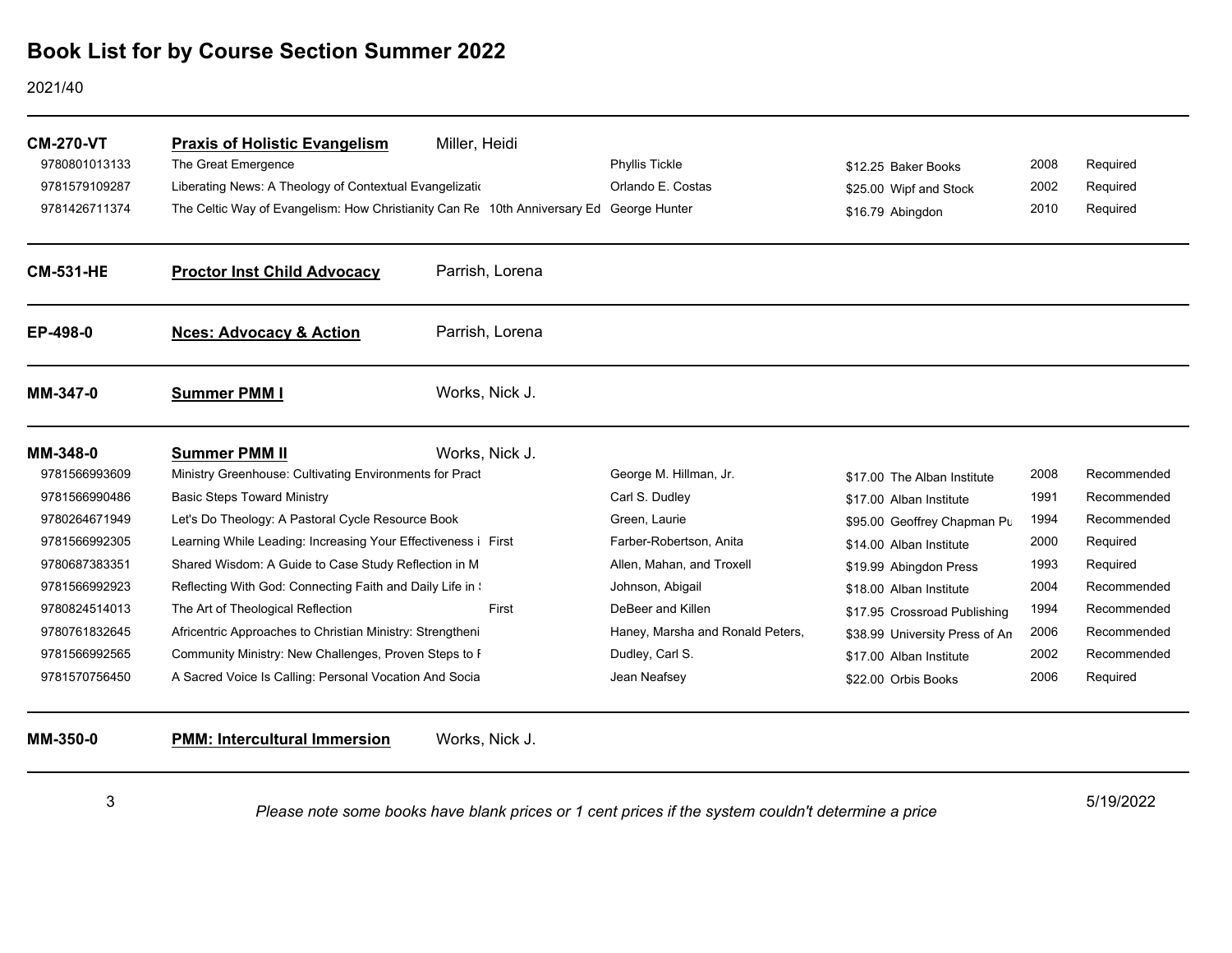2021/40

| PC-201-0<br>9780316066303<br>9781594733123                                                                        | <b>Intro to Chaplaincy</b><br>Here If You Need Me<br>Professional Spiritual and Pastoral Care: A Practical Cle                                                                                                                                                                                                                                                               | Primer, Terry-Thomas                             | Kate Braestrup<br><b>Stephen Roberts</b>                                                                                                              | \$11.99 Little, Brown, and Co<br>\$50.00 Skylight Paths Pub                                                                                                                                 | 2007<br>2011                                         | Required<br>Required                                                                      |
|-------------------------------------------------------------------------------------------------------------------|------------------------------------------------------------------------------------------------------------------------------------------------------------------------------------------------------------------------------------------------------------------------------------------------------------------------------------------------------------------------------|--------------------------------------------------|-------------------------------------------------------------------------------------------------------------------------------------------------------|---------------------------------------------------------------------------------------------------------------------------------------------------------------------------------------------|------------------------------------------------------|-------------------------------------------------------------------------------------------|
| <b>PC-226-VT</b><br>978-0-8006-3239-7<br>978-1791013417                                                           | <b>Spirituality of PastCr/Cnslng</b><br>Listening for the Soul: Pastoral Care and Spiritual Direct<br>Body Connections: Body-based Spiritual Care                                                                                                                                                                                                                            | Koppel, Michael S.                               | Jean Stairs<br>Michael S. Koppel                                                                                                                      | \$18.00 Fortress Press<br><b>Abingdon Press</b>                                                                                                                                             | 2000<br>2021                                         | Required<br>Recommended                                                                   |
| PC-491-0                                                                                                          | <b>Clinical Pastoral Edu 0.5 Unit</b>                                                                                                                                                                                                                                                                                                                                        |                                                  |                                                                                                                                                       |                                                                                                                                                                                             |                                                      |                                                                                           |
| PC-493-0                                                                                                          | <b>Clinical Pastoral Edu 1.0 Unit</b>                                                                                                                                                                                                                                                                                                                                        |                                                  |                                                                                                                                                       |                                                                                                                                                                                             |                                                      |                                                                                           |
| PW-301-0<br>9780664239701<br>0664233112<br>9780664239305<br>0-8358-9885-7<br>978-0687-014583<br>978-0-687-01136-1 | <b>Pastoral Liturgics Practicum</b><br>Accompany Them with Singing--The Christian Funeral<br>The Worshiping Body: The Art of Leading Worship<br>From This Day Forward: Rethinking the Christian Weddi<br>To Walk in Integrity: Spiritual Leadership in Times of Cr<br>Let the Whole Church Say Amen!<br>Worship Come to Its Senses<br>Calendar: Christ's Time for the Church | Campbell, Gina Gilland<br><b>Reprint Edition</b> | Thomas G. Long<br>Kimberly Bracken Long<br>Kimberly Bracken Long<br>Steve Doughty<br>Laurence Hull Stookey<br>Don E. Saliers<br>Laurence Hull Stookey | \$15.00 Westminster John Kno<br>\$20.36 Westminster John Kno<br>\$14.56 Westminster John Kno<br>Upper Room Books<br>\$0.01 Abingdon Press<br><b>Abingdon Press</b><br><b>Abingdon Press</b> | 2013<br>2009<br>2016<br>2004<br>2001<br>1996<br>1996 | Recommended<br>Required<br>Recommended<br>Required<br>Required<br>Required<br>Recommended |
| <b>PW-340-0</b>                                                                                                   | <b>Preaching Practicum</b>                                                                                                                                                                                                                                                                                                                                                   | Cope, Jan Naylor                                 |                                                                                                                                                       |                                                                                                                                                                                             |                                                      |                                                                                           |
| <b>RA-175-0</b><br>9780788011108                                                                                  | <b>Biblical Storytelling</b><br>Preaching Luke's Gospel                                                                                                                                                                                                                                                                                                                      | Radosevic, Tracy A.                              | Richard A. Jensen                                                                                                                                     | \$24.95 CSS Publishing Co                                                                                                                                                                   | 1997                                                 | Recommended                                                                               |
| 4                                                                                                                 | Please note some books have blank prices or 1 cent prices if the system couldn't determine a price                                                                                                                                                                                                                                                                           |                                                  |                                                                                                                                                       |                                                                                                                                                                                             | 5/19/2022                                            |                                                                                           |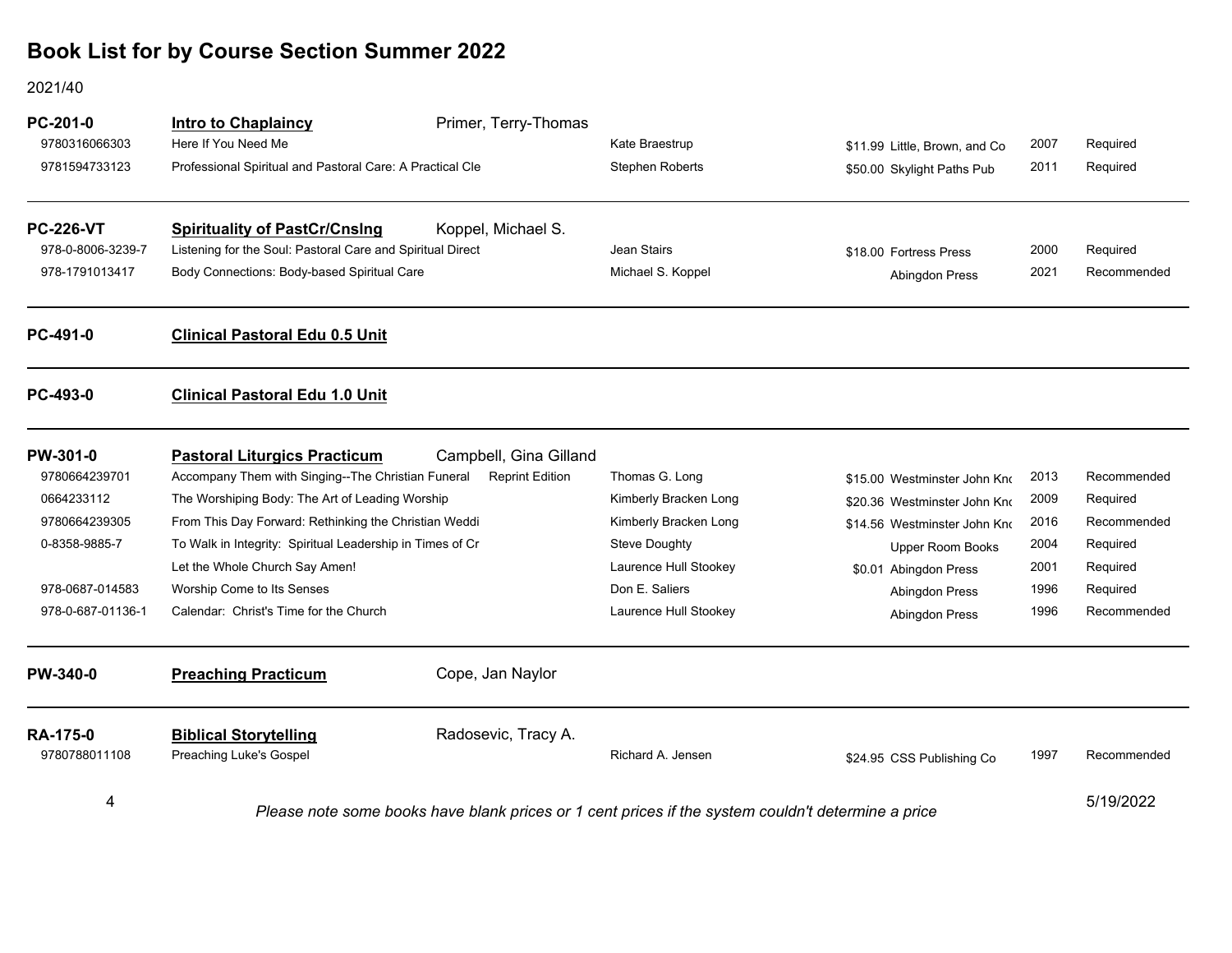| 2021/30<br>9780802868855 |                                                                                                                                                                                                                             |                        | Richard Ward, David Trobisch                                                         |                                        | 2013                 | Recommended                         |
|--------------------------|-----------------------------------------------------------------------------------------------------------------------------------------------------------------------------------------------------------------------------|------------------------|--------------------------------------------------------------------------------------|----------------------------------------|----------------------|-------------------------------------|
| 978-1610977050           | Bringing the Word to Life: Engaging the New Testament<br>A Breath of Fresh Air: Biblical Storytelling with Prisoners<br>Story Journey: An Invitation to the Gospel as Storytelling<br>The Bible in Ancient and Modern Media |                        | Amelia C. Boomershine<br>Thomas E. Boomershine<br>Hearon, Holly & Ruge-Jones, Philip | \$18.00 Wm. B. Eerdmans Pul            | 2017<br>1988<br>2009 | Recommended<br>Required<br>Required |
| 978-0687-396627          |                                                                                                                                                                                                                             |                        |                                                                                      | Cascade Books                          |                      |                                     |
| 9781556359903            |                                                                                                                                                                                                                             |                        |                                                                                      | Abingdon                               |                      |                                     |
| 9780874835304            | Improving Your Storytelling                                                                                                                                                                                                 |                        | Doug Lipman                                                                          | \$23.00 Cascade Books                  | 2005                 | Required                            |
| 9780800637293            | Envisioning the Word: The Use of Visual Images in Prea with CD ROM                                                                                                                                                          |                        | Jensen, Richard A                                                                    | \$14.95 August House                   | 2005                 | Recommended                         |
|                          |                                                                                                                                                                                                                             |                        |                                                                                      | \$16.38 Augsberg Fortress Pre          |                      |                                     |
| <b>RA-191-VT</b>         | T.S. Eliot & Search for God                                                                                                                                                                                                 | Davis, Deryl A.        |                                                                                      |                                        |                      |                                     |
| 9780571225163            | <b>Complete Poems and Plays</b>                                                                                                                                                                                             |                        | T. S. Eliot                                                                          | \$17.22 Faber & Faber; Main $\epsilon$ | 2004                 | Required                            |
| 0374235139               | The Poems of T. S. Eliot, vol. I                                                                                                                                                                                            | paperback, 1st         | <b>Ricks and McCue</b>                                                               | \$19.36 Farrar, Straus and Gir         | 2018                 | Recommended                         |
| 9781561012855            | Redeeming Time: T.S. Eliot's Four Quartets                                                                                                                                                                                  |                        | Kenneth Paul Kramer                                                                  | \$14.96 Cowley Publications            | 2007                 | Recommended                         |
| 9780156806541            | Selected Prose of T.S. Eliot                                                                                                                                                                                                |                        | Eliot and Kermode, ed.                                                               | \$10.43 Mariner Books                  | 1975                 | Required                            |
| 9780393320930            | T.S. Eliot: An Imperfect Life                                                                                                                                                                                               |                        | Lyndall Gordon                                                                       | \$16.46 W. W. Norton & Comp            | 1999                 | Required                            |
| <b>ST-180-OL</b>         | <b>Philosophy for Theology</b>                                                                                                                                                                                              | Dreisbach, Christopher |                                                                                      |                                        |                      |                                     |
| 9780664231804            | Philosophy for Understanding Theology, Second Edition Second                                                                                                                                                                |                        | Springsted and Allen                                                                 | \$30.00 Westminster John Kno           | 2007                 | Required                            |
| 9780664252083            | Primary Readings in Philosophy for Understanding Theo                                                                                                                                                                       |                        | Springsted and Allen                                                                 | \$30.00 Westminster John Kno           | 1992                 | Required                            |
| <b>ST-247-VT</b>         | Thurman: Mystic, Prophet, Theo                                                                                                                                                                                              | Hunt, C. Anthony       |                                                                                      |                                        |                      |                                     |
| 9780807010297            | Jesus and the Disinherited                                                                                                                                                                                                  |                        | <b>Howard Thurman</b>                                                                | \$16.00 Beacon Press                   | 1996                 | Required                            |
| 9780944350249            | The Mystic as Prophet                                                                                                                                                                                                       |                        | <b>Luther Smith</b>                                                                  | \$2,007.00 Friends United Press        | 2007                 | Required                            |
| 9781156054754            | Come Go with Me: Howard Thurman and a Gospel of Ra                                                                                                                                                                          |                        | C. Anthony Hunt                                                                      | \$16.99 Wyndham Hall Press             | 2019                 | Required                            |
| 0151326568               | For the Inward Journey                                                                                                                                                                                                      |                        | <b>Howard Thurman</b>                                                                | \$24.00 Friends United                 | 1984                 | Required                            |
| <b>ST-253-VT</b>         | <b>Social Justice &amp; Cinema</b>                                                                                                                                                                                          | Barnes, Dawn Cooper    |                                                                                      |                                        |                      |                                     |
| <b>ST-291-OL</b>         | <b>Contemp Liberation Theology</b>                                                                                                                                                                                          | Price, Audrey Coretta  |                                                                                      |                                        |                      |                                     |
| 5                        | Please note some books have blank prices or 1 cent prices if the system couldn't determine a price                                                                                                                          |                        |                                                                                      |                                        | 5/19/2022            |                                     |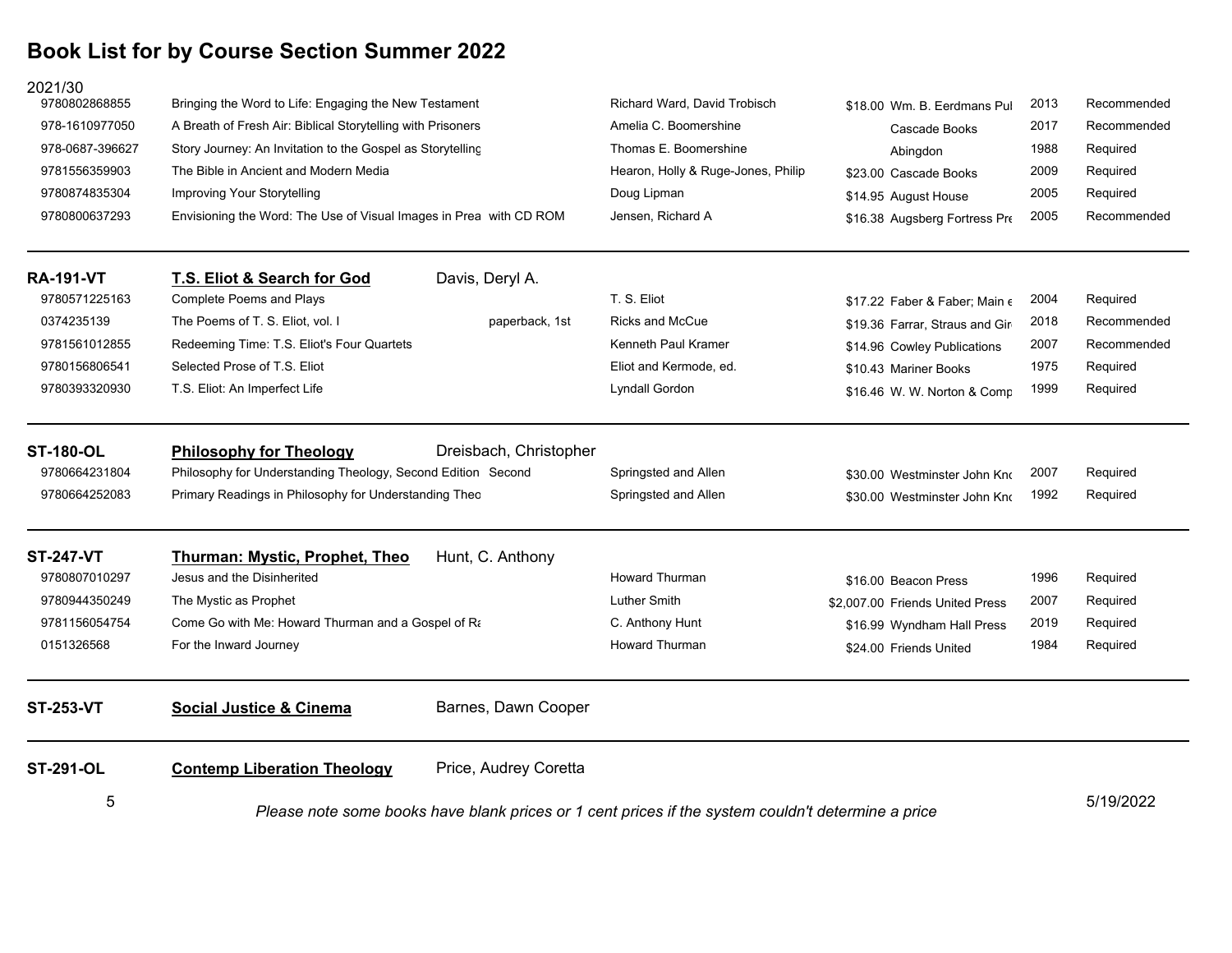| 2021/30<br>9780883445426 | A Theology of Liberation                                                                           | 15th Anniversary Ed Gustavo Gutierrez |                                   | \$24.00 Orbis Books            |      | Required    |
|--------------------------|----------------------------------------------------------------------------------------------------|---------------------------------------|-----------------------------------|--------------------------------|------|-------------|
| 9781570758959            | A Black Theology of Liberation                                                                     |                                       | James Cone                        | \$20.00 Orbis Books            | 2010 | Required    |
| 9781570751585            | God of the Oppressed                                                                               | Rev Sub                               | Cone, James                       | \$20.00 Orbis Books            | 1997 | Recommended |
| <b>ST-463-OL</b>         | <b>United Methodist History</b>                                                                    | Harrell, Charles L.                   |                                   |                                |      |             |
| 9780814758571            | Freedom's Prophet                                                                                  |                                       | Richard S. Newman                 | \$24.00 NYU Press              | 2009 | Required    |
| 9781426742248            | Wesley and the People Called Methodists                                                            | <b>SECOND</b>                         | Heitzenrater, Richard             | \$29.99 Abingdon               | 2012 | Required    |
| 9781426742279            | American Methodism: A Compact History                                                              |                                       | Richey, Rowe, Schmidt             | \$29.99 Abingdon Press         | 2012 | Required    |
| 9780199948246            | American Saint: Francis Asbury and the Methodists                                                  | Reprint                               | Wigger, John                      | \$24.95 Oxford University Pres | 2012 | Required    |
| 9781556359750            | Naked Faith: The Mystical Theology of Phoebe Palmer                                                |                                       | Elain A. Heath                    | \$16.72                        |      | Required    |
| 9781479889891            | Building the Old Time Religion: Women Evangelists in the                                           |                                       | Priscilla Pope-Levison            | \$25.00 NYU Press              |      | Required    |
| free online              | United Methodist Studies: Basic Bibliographies                                                     | 5th, revised                          | General Board of Higher Education |                                |      | Required    |
| N/A                      | The Wesleyan Series Project Series I: Methodist History                                            |                                       | Available from WTS                |                                |      | Required    |
| 9780687431335            | The United Methodist Hymnal                                                                        | Third                                 | United Methodist Church           | \$21.99 Abingdon Press         | 1989 | Recommended |
| <b>ST-464-OL</b>         | <b>United Methodist Doctrine</b>                                                                   | Harrell, Charles L.                   |                                   |                                |      |             |
| 9781426727016            | Methodist Doctrine: The Essentials, 2nd Ed.                                                        | Revised                               | Campbell, Ted                     | \$21.99 Abingdon Press         | 2011 | Required    |
| 9780830827435            | Recapturing the Wesleys' Vision: An Introduction to the I                                          |                                       | Paul Wesley Chilcote              | \$15.00 IVP Academic           | 2003 | Required    |
| N/A                      | The Wesleyan Studies Project Series II: Methodist Doctr                                            |                                       | Wesley Theological Seminary       | Wesley Theological S           | N/A  | Required    |
| 9780687034857            | United Methodist Doctrine: The Extreme Center                                                      |                                       | Scott Jones                       | \$19.95 Abingdon               | 2002 | Recommended |
| 9781501833212            | The Book of Discipline of The United Methodist Church:                                             |                                       |                                   | \$23.99 United Methodist Publ  | 2017 | Recommended |
| 9781501833243            | The Book of Resolutions of The United Methodist Churc                                              |                                       |                                   | \$21.99 United Methodist Publ  | 2017 | Recommended |
| 9780687204953            | John Wesley's Sermons: An Anthology                                                                |                                       | Outler & Heitzenrater             | \$28.99 Abingdon Press         | 1991 | Required    |
| 9780687431335            | The United Methodist Hymnal                                                                        | Third                                 | United Methodist Church           | \$21.99 Abingdon Press         | 1989 | Recommended |
| <b>WR-305-OL</b>         | <b>Scripture in World Religions</b>                                                                | Sayilgan, Mehmet Salih                |                                   |                                |      |             |
| 9780061660184            | The World's Religions                                                                              | 50th Anniversary edi Huston Smith     |                                   | \$18.99 HarperOne              | 2009 | Required    |
| 9781851682447            | Scripture in the World Religions                                                                   |                                       | <b>Harold Coward</b>              | \$16.15 Oneworld Publications  | 2000 | Required    |
| 6                        | Please note some books have blank prices or 1 cent prices if the system couldn't determine a price |                                       |                                   |                                |      | 5/19/2022   |